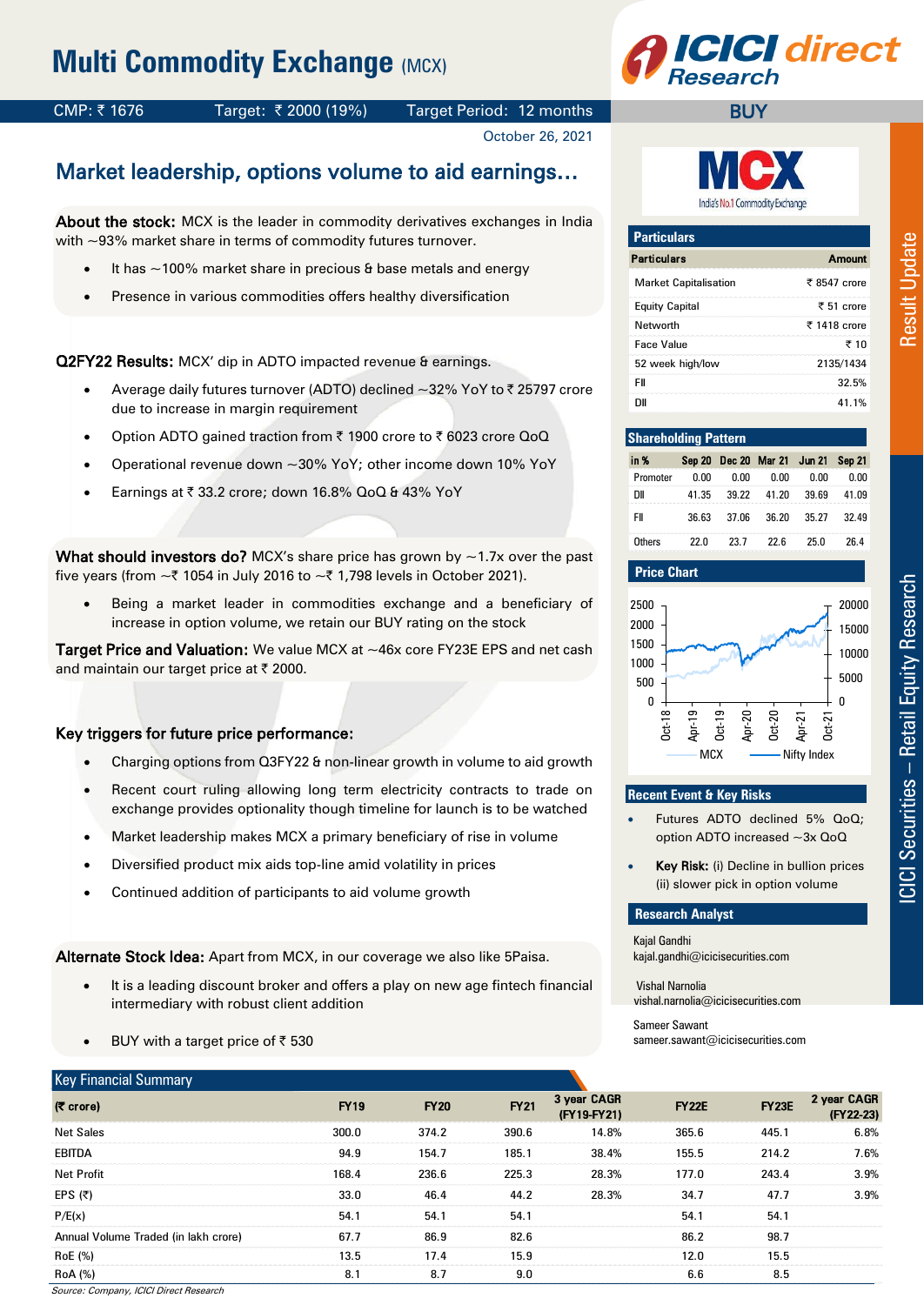### Key takeaways of recent quarter & conference call highlights

#### Q2FY22 Results: Weak performance led by decline in futures ADTO

- Overall turnover increased  $\sim$ 10% QoQ to  $\bar{\tau}$  21 lakh crore in Q2FY22. Notional options volume increased from  $\bar{\tau}$  1.21 lakh crore in Q1FY22 to | 3.97 lakh crore in Q2FY22. However, future volumes have shown a 5% QoQ decline to ₹17.02 lakh crore
- Moderation in futures volume led to 5% QoQ decline in revenue from operation to  $\sim$  ₹ 83.2 crore. This was partially offset by  $\sim$  3% QoQ decline in opex. Other income came at ₹ 16.1 crore, down 25% QoQ
- Moderation in revenue & other income led 44% YoY and 21% QoQ decline in earnings to  $\bar{\tau}$  32.7 crore

#### Q2FY22 Earnings Conference Call highlights

- Loss in ADTO in Q2FY22 was primarily led by higher margin requirement effective from September 2021. Revival in ADTO visible in October 2021
- Option volume has increased 422% YoY to ₹ 6023 crore. 100% turnover in option contribute to one third revenue when compared to futures. Charges on options remain in-line with slab wise turnover
- Substantial proportion of options is contributed by crude oil; this may be attributable to higher margin in futures and creation of new market
- MCX is working on launching electricity derivative contract post judgement from Supreme Court clearing uncertainty. Timelines on product launch have not been provided. IEX prices will be used for settlement wherein 10% revenue is to be shared with IEX as per agreement valid for 2 years
- Volume from algo channel has been gradually rising to 51% led by addition of new participants
- Turnover in index is increasing and is currently at  $\bar{\tau}$  500 crore
- The management plans to charge electricity derivative based on ADTO. Size of derivative market internationally is at 7-8x of spot volume
- Discussion and analysis on spot gold exchange is under way with nothing still finalised
- Preliminary work undertaken on gold exchange. Partnerships are being entered into. Some more relaxations are expected from GoI

### Peer comparison

| Exhibit 1: Peer Comparison |            |        |        |       |      |           |                                                                            |      |        |      |     |          |     |      |                |      |
|----------------------------|------------|--------|--------|-------|------|-----------|----------------------------------------------------------------------------|------|--------|------|-----|----------|-----|------|----------------|------|
| Sector / Company           | <b>CMP</b> |        |        | M Cap |      | EPS $(3)$ |                                                                            |      | P/E(x) |      |     | P/ABV(x) |     |      | <b>RoE</b> (%) |      |
|                            | (7)        | TP(₹). | Rating |       |      |           | (₹ Cr) FY21 FY22E FY23E FY21 FY22E FY23E FY21 FY22E FY23E FY21 FY22E FY23E |      |        |      |     |          |     |      |                |      |
| <b>IFL Sec</b>             | 105        | 115    | Hold   | 3179  | 7.3  | 9.3       | 10.2                                                                       | 14.4 | 11.7   | 10.3 | 3.3 | 2.5      | 2.0 | 23.9 | 25.5           | 21.9 |
| 5 paisa                    | 450        | 530    | Buv    | 1323  | 6.8  | 7.0       | 13.8                                                                       | 66.3 | 64.0   | 32.6 | 7.2 | 3.2      | 2.9 |      | 7.3            | 93   |
| Geoiit                     | 87         | 110    | Buv    | 2069  | 5.2  | 6.1       | 6.5                                                                        | 16.8 | 14.2   | 13.3 | 3.1 | 2.6      | 2.2 | 20.1 | 19.9           | 17.6 |
| <b>MCX</b>                 | 1676       | 2000   | Buv    | 9474  | 44.2 | 34.7      | 47.7                                                                       | 37.9 | 48.3   | 35.1 | 6.0 | 5.8      | 5.5 | 15.9 |                | 15.5 |

Source: Company, ICICI Direct Research

We believe MCX will continue to deserve premium valuation given market leadership in commodities segment coupled with focus on new product launch.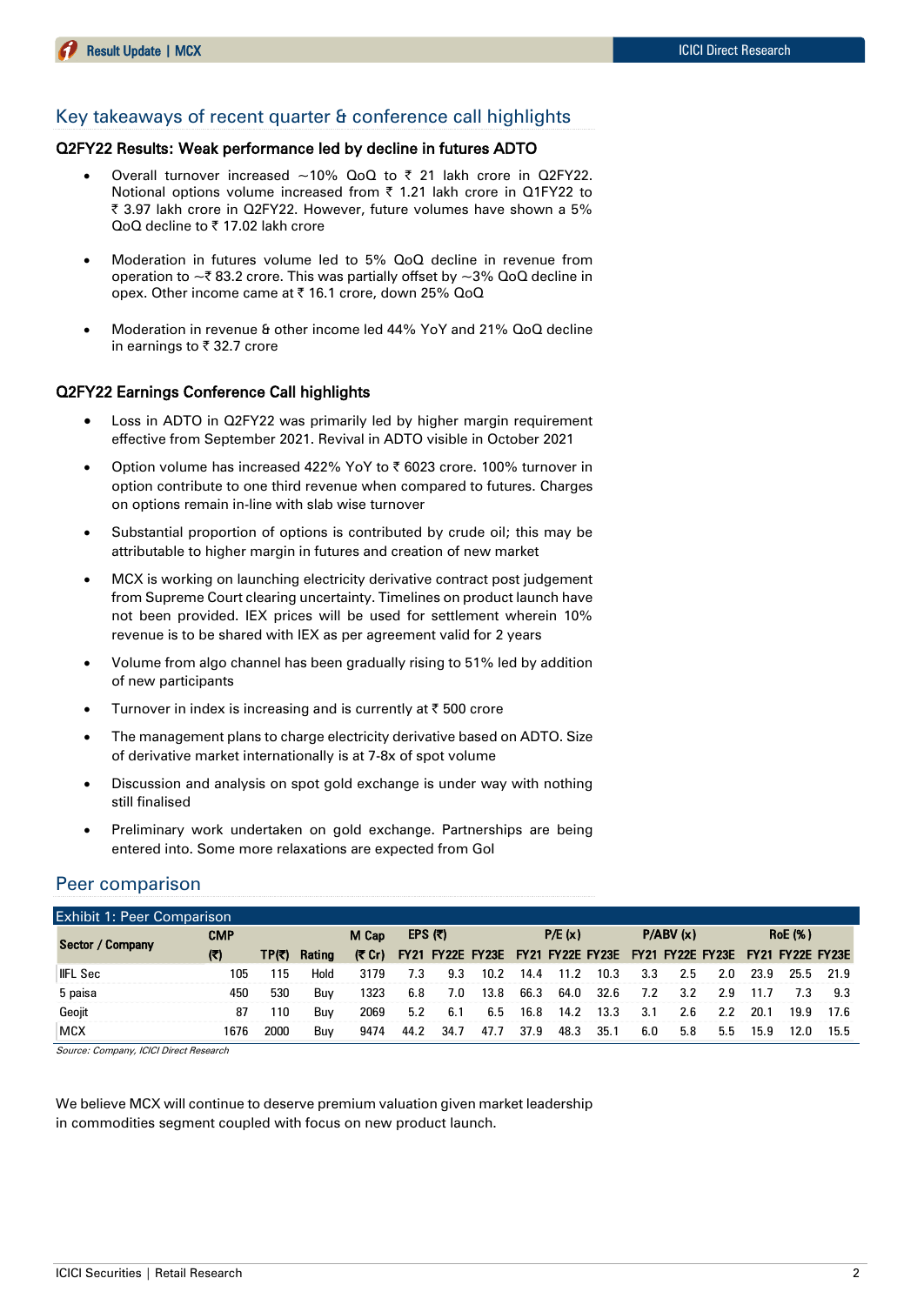| <b>Result Update   MCX</b>   |               |                |               |              |               |                | <b>ICICI Direct Research</b>                                              |
|------------------------------|---------------|----------------|---------------|--------------|---------------|----------------|---------------------------------------------------------------------------|
| Exhibit 2: Variance Analysis |               |                |               |              |               |                |                                                                           |
|                              | <b>Q2FY22</b> | <b>Q2FY21E</b> | <b>Q2FY21</b> | YoY          | <b>Q1FY22</b> | 0 <sub>0</sub> | <b>Comments</b>                                                           |
| Revenue                      | 83.2          | 115.6          | 119.7         | $-30.5%$     | 87.6          |                | -5.0% Decline in Futures volume impacted revenue                          |
| Other Income                 | 16.1          | 30.9           | 17.8          | $-9.9%$      | 21.3          | $-24.7%$       |                                                                           |
| <b>Total Income</b>          | 99.3          | 146.4          | 137.5         | $-27.8%$     | 108.9         | $-8.9%$        |                                                                           |
|                              |               |                |               |              |               |                |                                                                           |
| <b>Operating Expenses</b>    | 28.8          | 35.3           | 33.8          | $-15.0%$     | 30.0          | $-4.2%$        |                                                                           |
| Other Expenses               | 20.6          | 21.8           | 20.2          | 2.4%         | 20.8          | $-0.5%$        |                                                                           |
| <b>Total Expenses</b>        | 49.4          | 57.0           | 54.0          | $-8.5%$      | 50.8          |                | -2.7% Focus on efficiency kept opex controlled                            |
|                              |               |                |               |              |               |                |                                                                           |
| EBITDA                       | 33.8          | 58.5           | 65.69         | -48.5%       | 36.9          | $-8.3%$        |                                                                           |
| <b>EBITDA %</b>              | 40.6%         | 50.6%          | 54.9%         | $-1,426$ bps | 42.1%         | $-144$ bps     |                                                                           |
|                              |               |                |               |              |               |                |                                                                           |
| Depreciation                 | 6.6           | 5.2            | 5.2           | 26.0%        | 6.7           | $-1.2%$        |                                                                           |
| <b>Finance Costs</b>         | 0.1           | 0.1            | 0.1           | 0.0%         | 0.1           | 0.0%           |                                                                           |
|                              |               |                |               |              |               |                |                                                                           |
| PBT                          | 43.2          | 84.1           | 78.3          | $-44.8%$     | 51.5          | $-16.0%$       |                                                                           |
| Tax                          | 10.0          | 13.1           | 19.7          | $-49.0%$     | 11.6          | $-13.4%$       |                                                                           |
| <b>PAT</b>                   | 33.2          | 71.0           | 58.6          | 43.3%        | 39.9          |                | -16.8% Moderation in core revenue led to lower earnings                   |
|                              |               |                |               |              |               |                |                                                                           |
| <b>Turnover</b>              | 21,00,063     | 25,27,105      | 25,85,933     | $-18.8%$     | 19,15,538     |                | 9.6% Future volume decline led by bullion; traction picking up in options |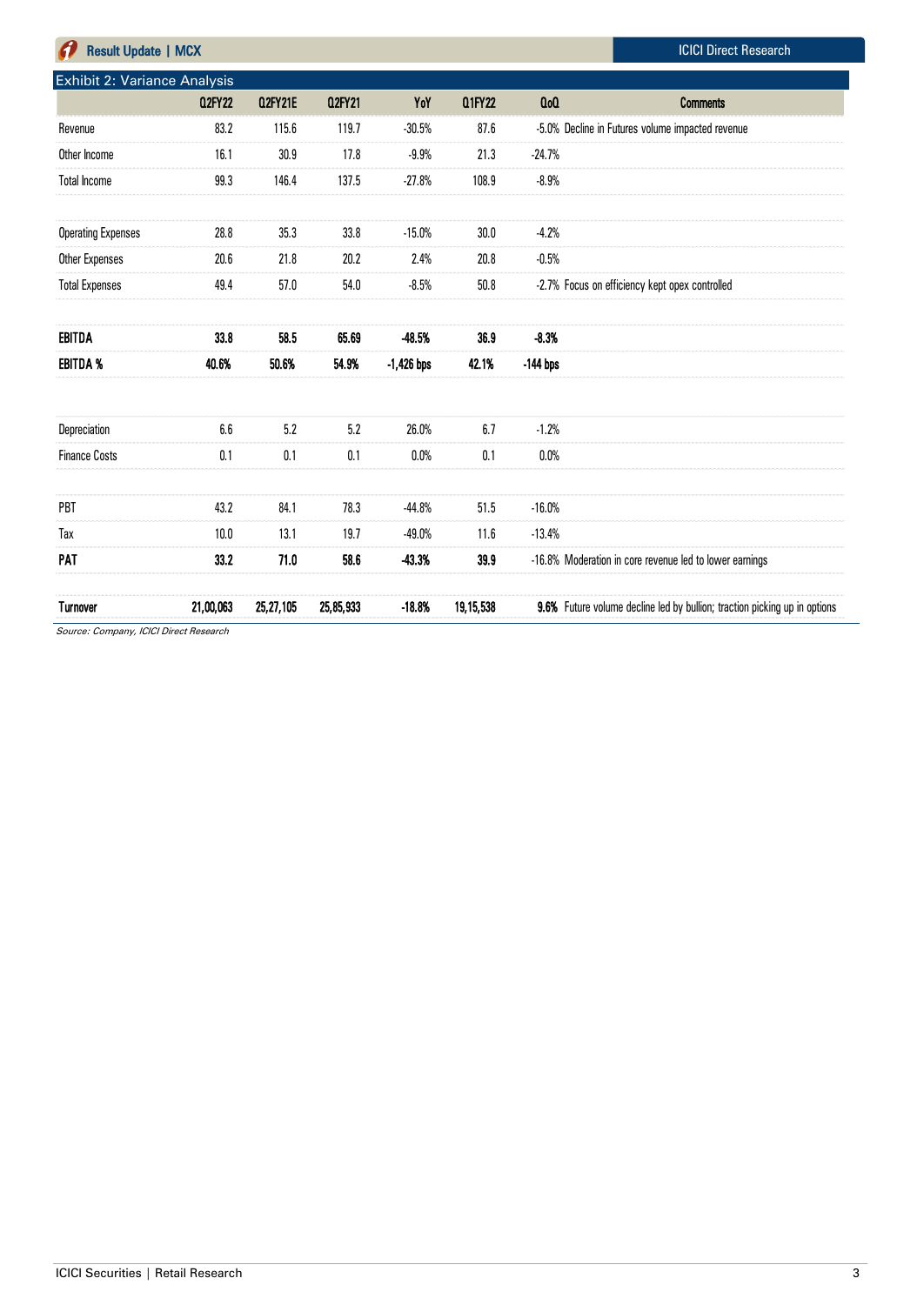## Financial Summary

| Exhibit 23: Profit & Loss Statement |                              |             |             |              |              |  |  |  |  |  |  |
|-------------------------------------|------------------------------|-------------|-------------|--------------|--------------|--|--|--|--|--|--|
| $(5 \text{ core})$                  | <b>FY19</b>                  | <b>FY20</b> | <b>FY21</b> | <b>FY22E</b> | <b>FY23E</b> |  |  |  |  |  |  |
| <b>Net Sales</b>                    | 300.0                        | 374.2       | 390.6       | 365.6        | 445.1        |  |  |  |  |  |  |
| <b>Operating Exp</b>                | 133.2                        | 142.2       | 130.3       | 128.2        | 147.4        |  |  |  |  |  |  |
| Software                            | 81.9                         | 69.0        | 63.6        | 63.4         | 81.2         |  |  |  |  |  |  |
| <b>Employee Cost</b>                | 71.9                         | 77.3        | 75.2        | 81.9         | 83.5         |  |  |  |  |  |  |
| <b>Total Expenses</b>               | 205.1                        | 219.5       | 205.4       | 210.1        | 230.9        |  |  |  |  |  |  |
| <b>EBIDTA</b>                       | 94.9                         | 154.7       | 185.1       | 155.5        | 214.2        |  |  |  |  |  |  |
| Depreciation                        | 15.4                         | 18.1        | 22.1        | 25.3         | 24.8         |  |  |  |  |  |  |
| Other Income                        | 96.0                         | 129.0       | 103.8       | 100.3        | 125.6        |  |  |  |  |  |  |
| Interest                            | $\qquad \qquad \blacksquare$ | 0.2         | 0.2         | 0.2          | 0.2          |  |  |  |  |  |  |
| <b>PBT</b>                          | 175.5                        | 265.5       | 266.9       | 230.5        | 315.1        |  |  |  |  |  |  |
| Tax                                 | 7.1                          | 28.9        | 41.5        | 53.5         | 71.7         |  |  |  |  |  |  |
| <b>PAT</b>                          | 168.4                        | 236.6       | 225.3       | 177.0        | 243.4        |  |  |  |  |  |  |

Source: Company, ICICI Direct Research

| <b>Exhibit 24: Balance Sheet</b> |             |             |             |              |              |
|----------------------------------|-------------|-------------|-------------|--------------|--------------|
| (Year-end March)                 | <b>FY19</b> | <b>FY20</b> | <b>FY21</b> | <b>FY22E</b> | <b>FY23E</b> |
| Sources of Funds                 |             |             |             |              |              |
| <b>Share Capital</b>             | 51.0        | 51.0        | 51.0        | 51.0         | 51.0         |
| Reserves and Surplus             | 1199.9      | 1308.4      | 1367.2      | 1429.2       | 1514.4       |
| Total Shareholder's Fund         | 1250.9      | 1359.4      | 1418.2      | 1480.2       | 1565.4       |
| <b>Non Current Liabilities</b>   | 41.4        | 54.6        | 57.6        | 60.5         | 63.5         |
| <b>Current Liabilities</b>       | 453.3       | 910.9       | 557.5       | 613.2        | 674.5        |
| Settlement Gurantee Fund         | 329.8       | 409.8       | 469.2       | 516.2        | 567.8        |
| Total                            | 2075.5      | 2734.6      | 2502.5      | 2670.0       | 2871.2       |
| Application of funds             |             |             |             |              |              |
| <b>Fixed Assets</b>              | 141.4       | 141.3       | 139.5       | 150.7        | 162.7        |
| Investments                      | 1202.0      | 1640.9      | 1720.2      | 1823.4       | 1932.8       |
| Loans & Advances                 | 0.2         | 0.2         | 0.1         | 0.1          | 0.1          |
| Cash and equivalents             | 534.6       | 759.3       | 426.1       | 466.2        | 532.1        |
| <b>Other Assets</b>              | 197.3       | 193.0       | 216.7       | 229.7        | 243.4        |
| Total                            | 2075.5      | 2734.6      | 2502.5      | 2670.0       | 2871.2       |

Source: Company, ICICI Direct Research

| <b>Exhibit 25: Key Ratios</b>           |             |             |             |              |              |
|-----------------------------------------|-------------|-------------|-------------|--------------|--------------|
|                                         | <b>FY19</b> | <b>FY20</b> | <b>FY21</b> | <b>FY22E</b> | <b>FY23E</b> |
| No. of Equity shares                    | 5.1         | 5.1         | 5.1         | 5.1          | 5.1          |
| EPS $(5)$                               | 33.0        | 46.4        | 44.2        | 34.7         | 47.7         |
| BV $(\bar{z})$                          | 245.3       | 266.5       | 278.1       | 290.2        | 306.9        |
| P/E(x)                                  | 50.8        | 36.1        | 37.9        | 48.3         | 35.1         |
| P/BV(x)                                 | 6.8         | 6.3         | 6.0         | 5.8          | 5.5          |
| <b>OPM %</b>                            | 31.6        | 41.3        | 47.4        | 42.5         | 48.1         |
| PAT %                                   | 56.1        | 63.2        | 57.7        | 48.4         | 54.7         |
| RoE %                                   | 13.5        | 17.4        | 15.9        | 12.0         | 15.5         |
| RoA %                                   | 8.1         | 8.7         | 9.0         | 6.6          | 8.5          |
| Annual Volume Traded (in lakh<br>crore) | 67.7        | 86.9        | 82.6        | 86.2         | 98.7         |
| ADT <sub>0</sub>                        | 25648       | 32424       | 31757       | 33138        | 37950        |

Source: Company, ICICI Direct Research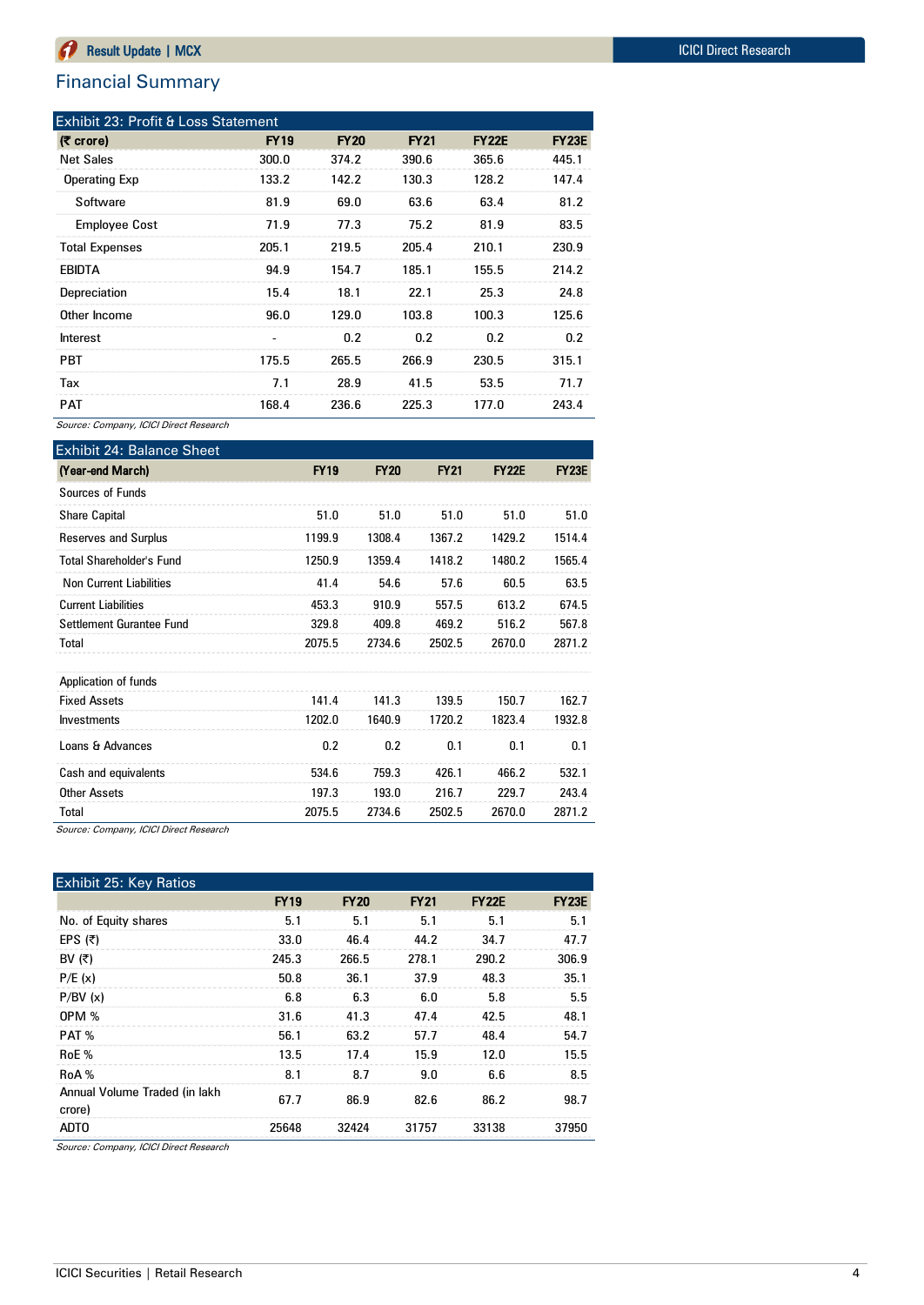## RATING RATIONALE

ICICI Direct endeavors to provide objective opinions and recommendations. ICICI Direct assigns ratings to its stocks according to their notional target price vs. current market price and then categorizes them as Buy, Hold, Reduce and Sell. The performance horizon is two years unless specified and the notional target price is defined as the analysts' valuation for a stock

Buy: >15%

Hold: -5% to 15%;

Reduce: -15% to -5%;

Sell: <-15%



Pankaj Pandey **Head – Research head pankaj.pandey@icicisecurities.com** 

ICICI Direct Research Desk, ICICI Securities Limited, 1st Floor, Akruti Trade Centre, Road No 7, MIDC, Andheri (East) Mumbai – 400 093 research@icicidirect.com